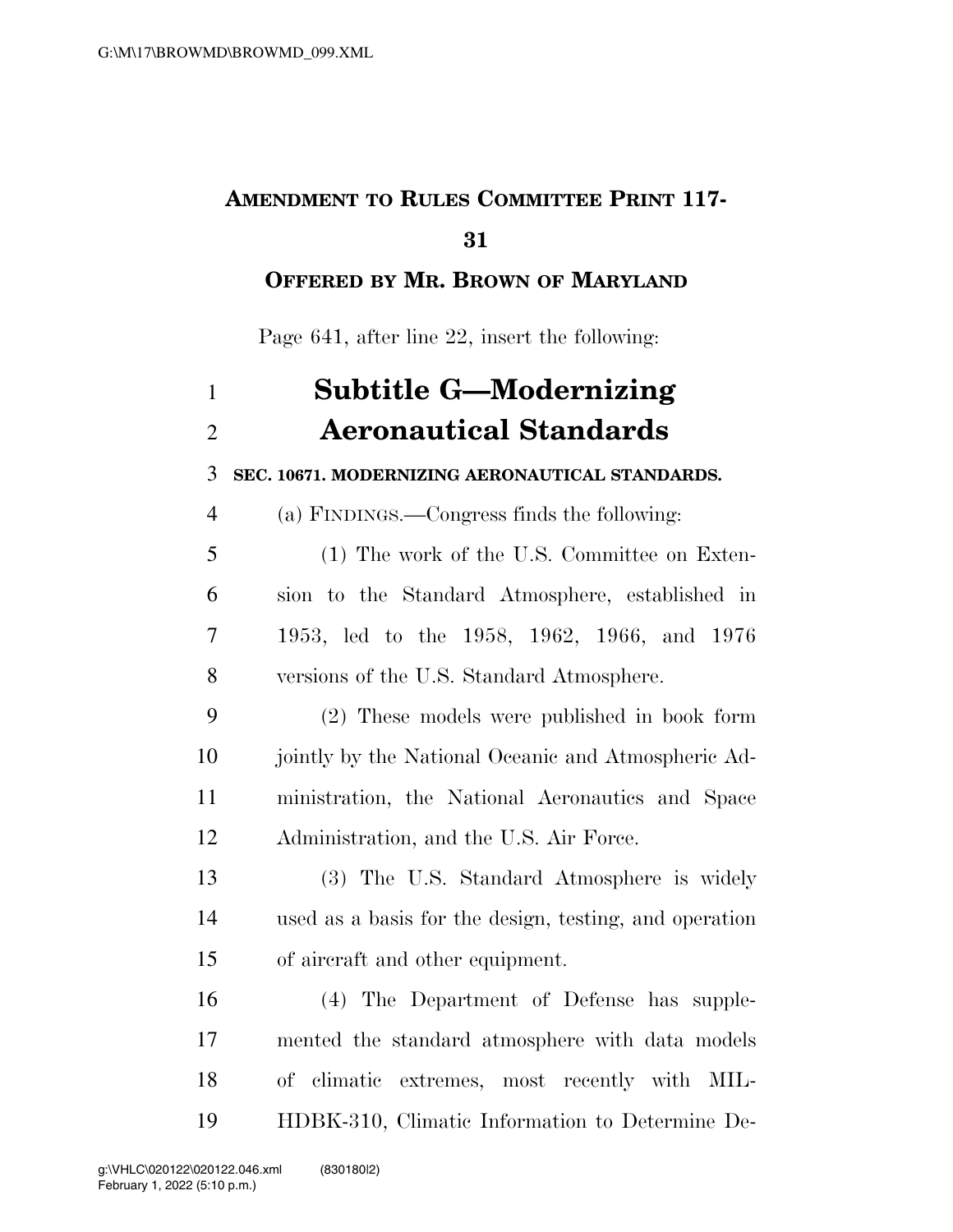sign and Test Requirements for Military Systems and Equipment, which was published in 1997 and ''provides climatic data primarily for use in engi- neering analyses to develop and test military equip-ment and materiel''.

 (5) The most recent standard atmosphere pub- lished in 1976 assumed a standard sea-level tem- perature of 59 degrees Fahrenheit in continuation of the assumption established in 1924 by Resolution 192 of the International Commission for Air Naviga-tion.

 (6) Between 1924 and 1976, the average global sea-level temperature rose by 0.5 degree Fahrenheit.

 (7) Since 1976, the average global sea-level temperature has risen by more than 1.5 degrees Fahrenheit, the five warmest years in the modern record have all occurred since 2015, and nine of the 18 10 warmest years have occurred since 2005.

 (8) Under the Fifth Assessment Report of the Intergovernmental Panel on Climate Change (AR5 IPCC), all scenarios considered result in an average global temperature rise in 2040 by more than 2.5 degrees Fahrenheit since 1976, with the most ex-24 treme scenario resulting in a temperature rise of 3.5 degrees Fahrenheit.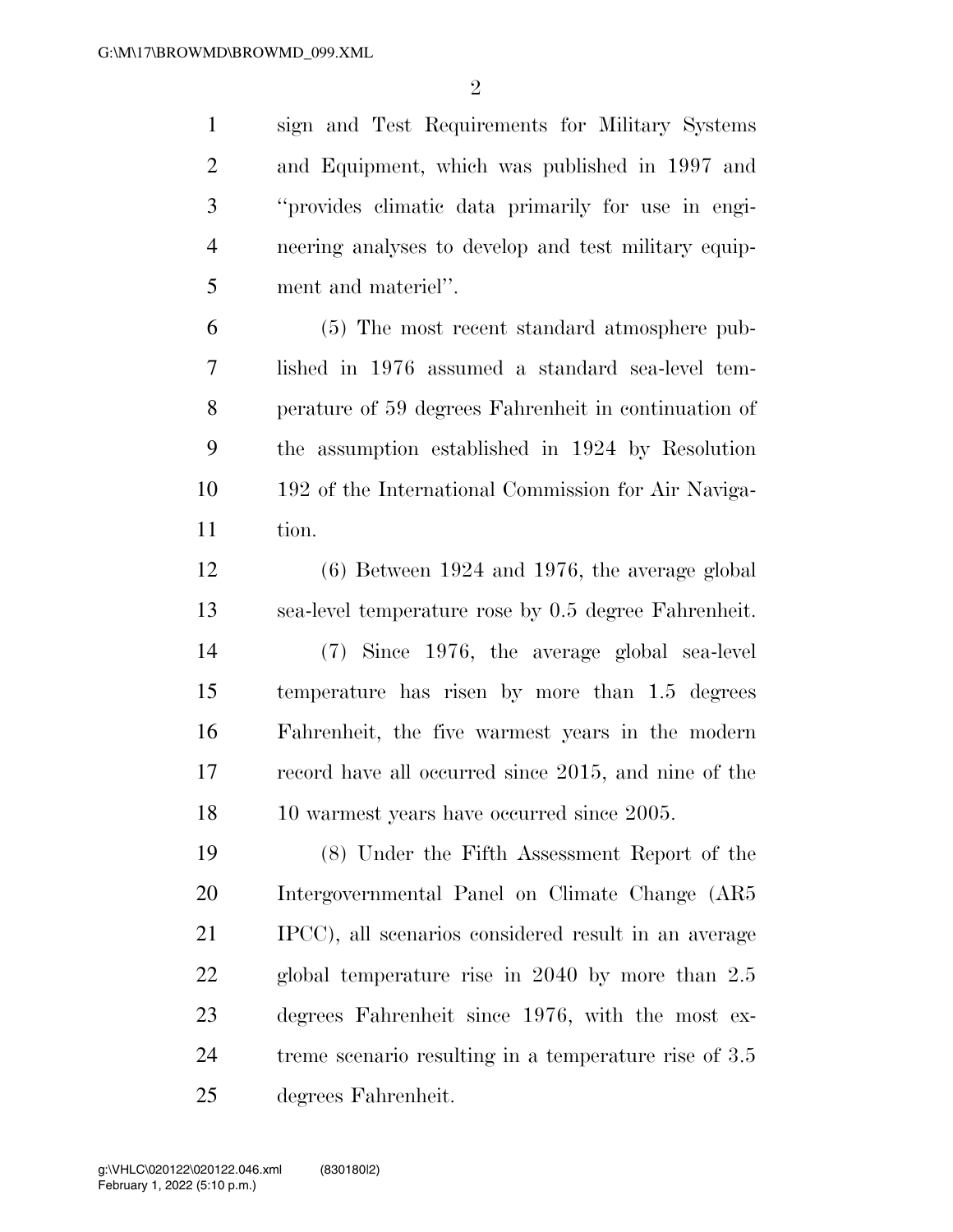(9) By 2100, the IPCC projects that the global mean temperature will increase by more than 4 de- grees Fahrenheit under moderate scenarios, with the potential to exceed 7.5 degrees Fahrenheit under the most extreme scenarios. (10) Aircraft performance is negatively affected by increased temperatures, resulting in lower pay- load capacity, increased runway requirements, and reduced range. (11) The military and commercial aircraft being designed today are expected to be in operation for thirty to fifty years, with an expected end of life be- tween 2050 to 2070. (b) STUDY ON AERONAUTICAL STANDARDS.— (1) STUDY REQUIRED.—The Administrator of 16 the National Aeronautics and Space Administration, in consultation with the Secretary of Defense, the Administrator of the Federal Aviation Administra- tion, and the Administrator of the National Oceanic and Atmospheric Administration, shall conduct a study on the modernization of aeronautical stand- ards. (2) DESIGNATION.—The study conducted under paragraph (1) shall be known as the ''Modernization of Aeronautical Standards Study''.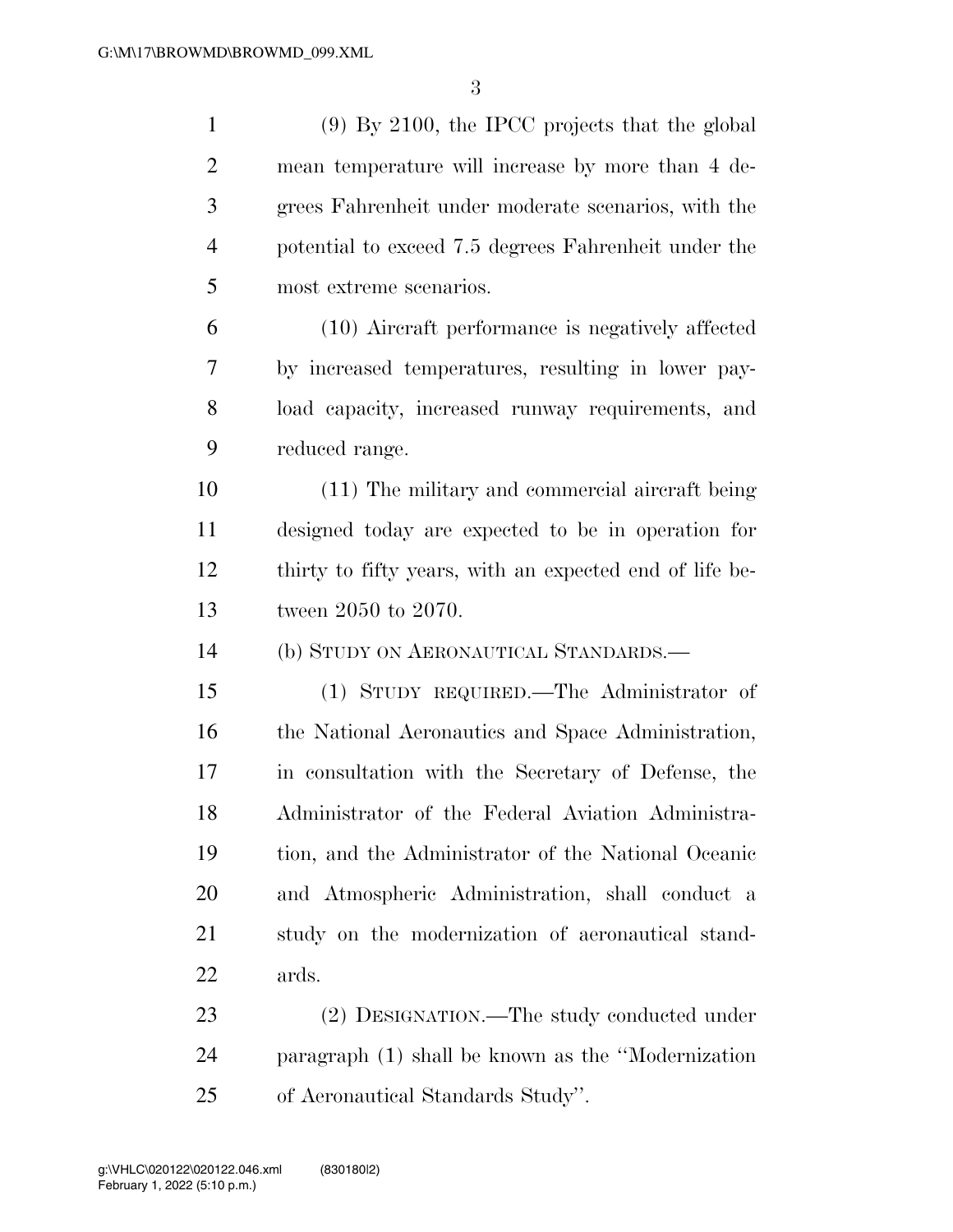| $\mathbf{1}$   | (3) ELEMENTS.—The study conducted under           |
|----------------|---------------------------------------------------|
| $\overline{2}$ | paragraph (1) shall include the following:        |
| 3              | (A) An assessment of differences between          |
| $\overline{4}$ | current atmospheric conditions and the<br>the     |
| 5              | baseline atmospheric conditions, to include both  |
| 6              | the mean and extreme values.                      |
| 7              | (B) An analysis of the impacts to oper-           |
| 8              | ation, maintenance, and sustainment costs of      |
| 9              | covered commercial aircraft due to the dif-       |
| 10             | ferences identified in subparagraph $(A)$ .       |
| 11             | (C) An estimation of the number of weight         |
| 12             | restriction days for the covered commercial air-  |
| 13             | eraft at the covered commercial airports under    |
| 14             | the baseline, current, and projected atmospheric  |
| 15             | conditions.                                       |
| 16             | (D) An assessment of the required infra-          |
| 17             | structure investment at the covered commercial    |
| 18             | airports such that the number of weight restric-  |
| 19             | tion days under the projected atmospheric con-    |
| 20             | ditions is equivalent to the number of weight re- |
| 21             | striction days with the current infrastructure    |
| 22             | under the baseline and current atmospheric        |
| 23             | conditions.                                       |
| 24             | (E) Recommendations for atmospheric and           |
| 25             | climatic design requirements for future com-      |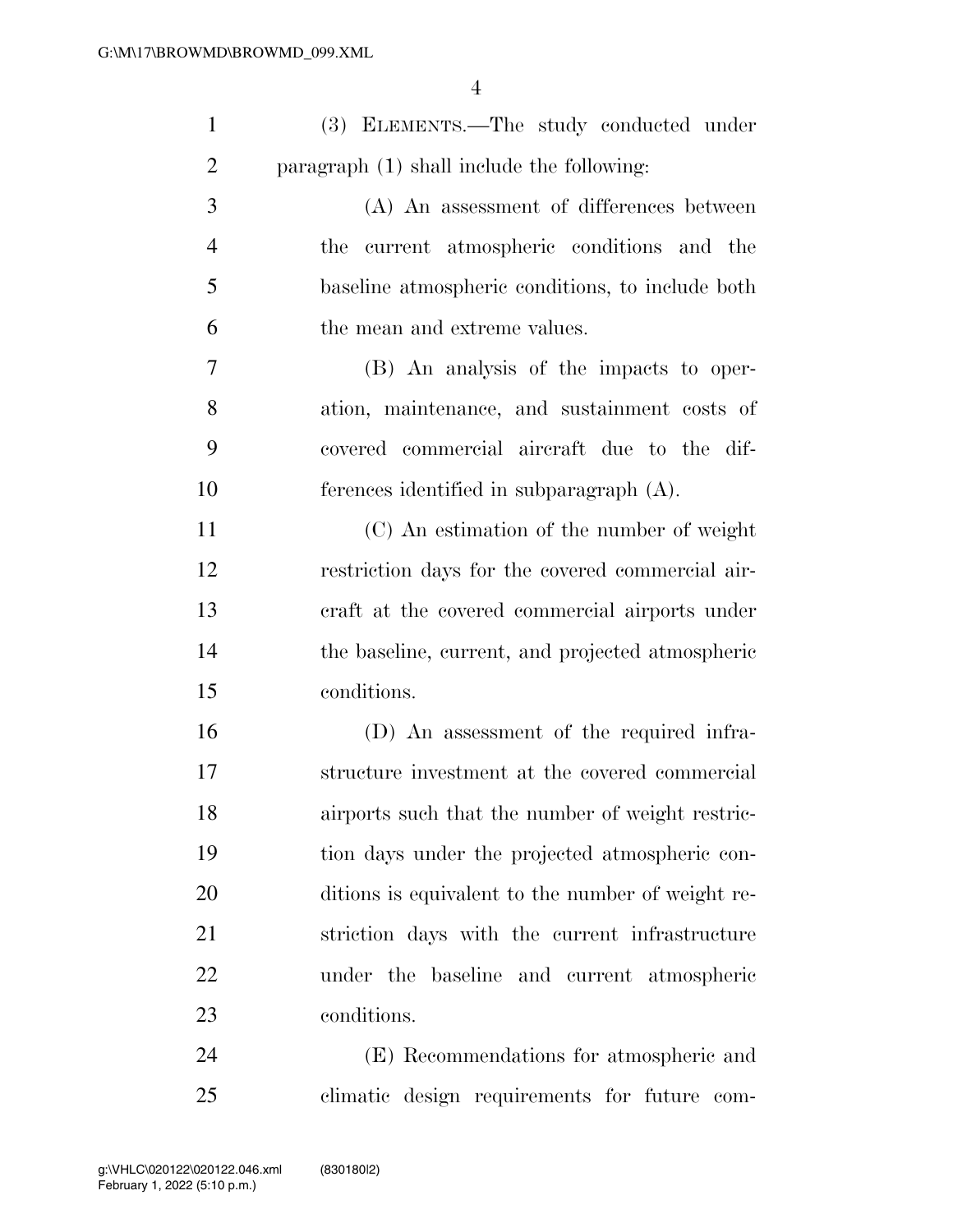| $\mathbf{1}$   | mercial aircraft to account for projected atmos-   |
|----------------|----------------------------------------------------|
| $\overline{2}$ | pheric conditions.                                 |
| 3              | (F) An analysis of the impacts to oper-            |
| $\overline{4}$ | ation, maintenance, and sustainment costs and      |
| 5              | aircraft performance of military aircraft due to   |
| 6              | the differences identified in subparagraph $(A)$ . |
| $\overline{7}$ | (G) Atmospheric and climatic design re-            |
| 8              | quirements for military aircraft, or other equip-  |
| 9              | ment, which should be updated to account for       |
| 10             | current and projected atmospheric conditions.      |
| 11             | (H) Recommended updates or supplements             |
| 12             | to the atmospheric standards due to current at-    |
| 13             | mospheric conditions.                              |
| 14             | (I) Criteria under which future updates or         |
| 15             | supplements to the atmospheric standards           |
| 16             | should be made.                                    |
| 17             | (4) TRANSMITTAL.—The Administrator<br>shall        |
| 18             | transmit the results of the study to the Committee |
| 19             | on Science, Space, and Technology and the Com-     |
| 20             | mittee on Transportation and Infrastructure of the |
| 21             | House of Representatives, the Committee on Com-    |
| 22             | merce, Science, and Transportation of the Senate,  |
| 23             | and the congressional defense committees not later |
| 24             | than 18 months after the date of enactment of this |
| 25             | Act.                                               |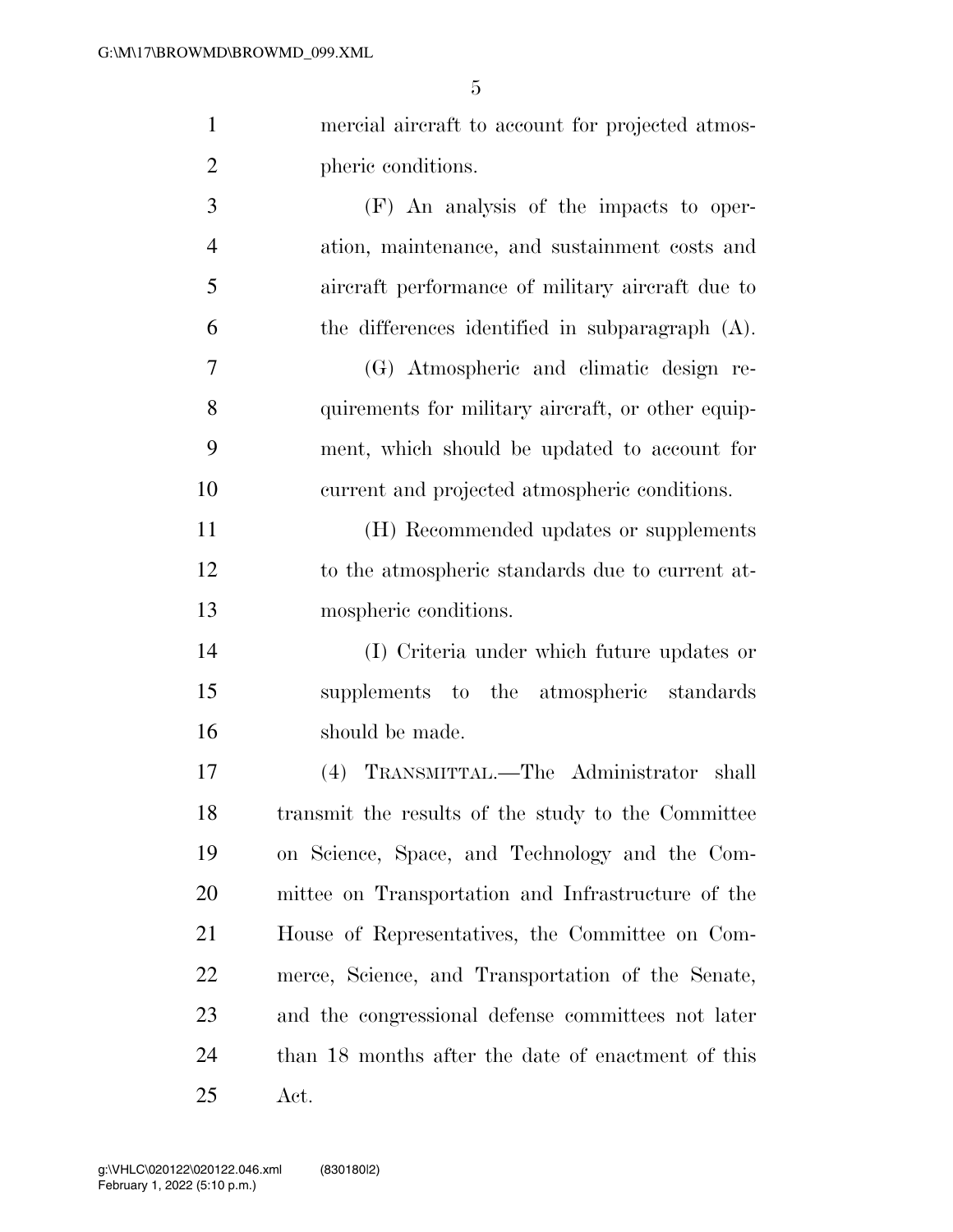| $\mathbf{1}$   | $(5)$ DEFINITIONS.—In this section:             |
|----------------|-------------------------------------------------|
| $\overline{2}$ | (A) The term "atmospheric standards"            |
| 3              | means-                                          |
| $\overline{4}$ | (i) the United States Standard At-              |
| 5              | mosphere of 1976;                               |
| 6              | (ii) MIL-HDBK-310, Climatic Infor-              |
| $\overline{7}$ | mation to Determine Design and Test Re-         |
| 8              | quirements for Military Systems and             |
| 9              | Equipment; and                                  |
| 10             | (iii) any other standard as determined          |
| 11             | by the Administrator.                           |
| 12             | (B) The term "baseline atmospheric condi-       |
| 13             | tions" means the atmospheric conditions re-     |
| 14             | ferred to in the most recent release of an at-  |
| 15             | mospheric standard.                             |
| 16             | (C) The term "current atmospheric condi-        |
| 17             | tions" means the atmospheric conditions ob-     |
| 18             | served in the 5 most recent calendar years end- |
| 19             | ing before the date of enactment of this Act.   |
| 20             | (D) The term "projected atmospheric con-        |
| 21             | ditions" means the mean atmospheric condi-      |
| 22             | tions projected by the International Panel on   |
| 23             | Climate Change under the Sixth Assessment       |
| 24             | Report in scenarios—                            |
| 25             | $(i)$ SSP1-1.9;                                 |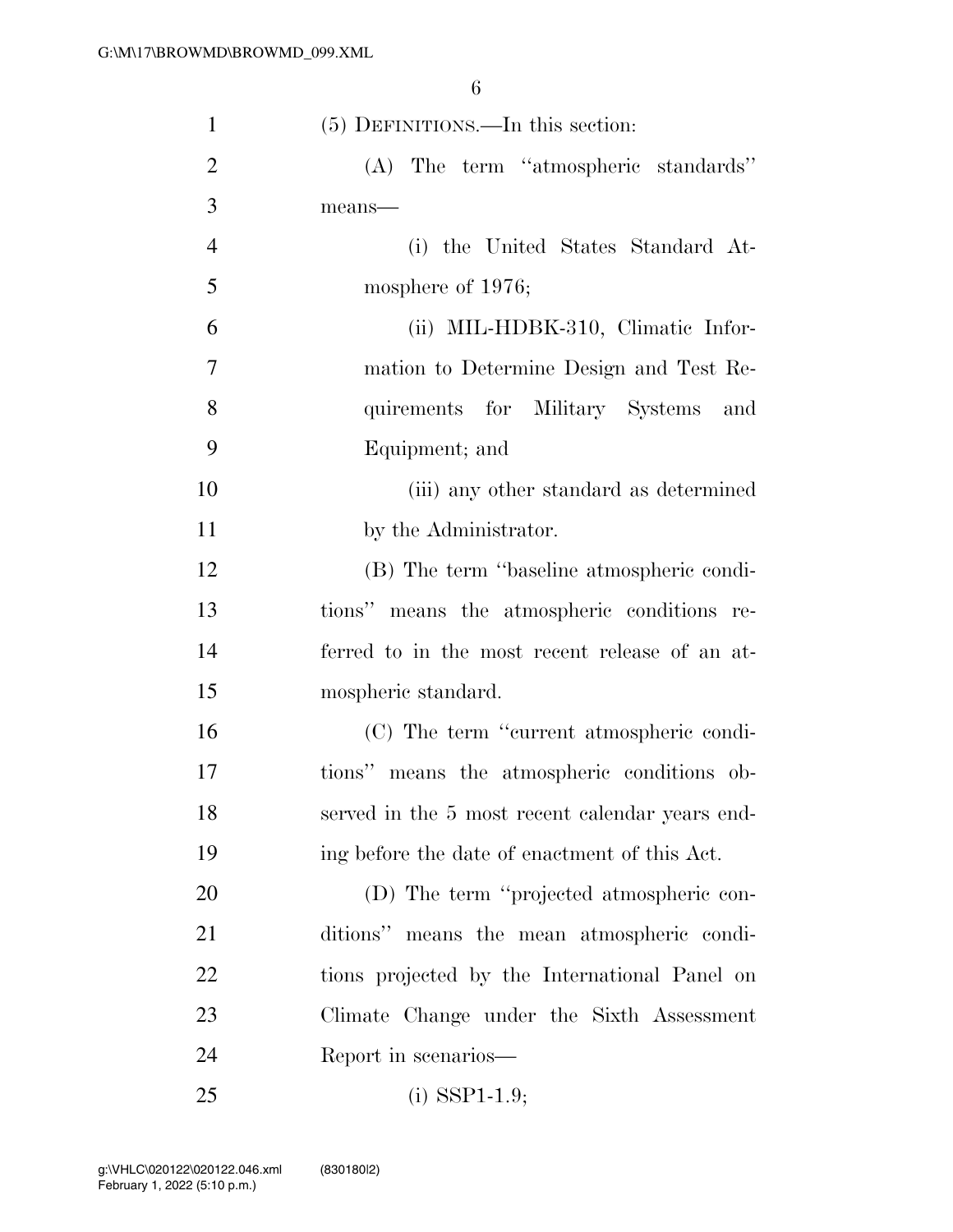| $\mathbf{1}$   | $(ii)$ SSP1-2.6;                                 |
|----------------|--------------------------------------------------|
| $\overline{2}$ | $(iii)$ SSP2-4.5;                                |
| 3              | $(iv)$ SSP3-7.0; and                             |
| $\overline{4}$ | $(v)$ SSP5-8.5.                                  |
| 5              | (E) The term "aircraft performance" in-          |
| 6              | cludes—                                          |
| 7              | $(i)$ range;                                     |
| 8              | (ii) payload capacity;                           |
| 9              | (iii) runway length requirement;                 |
| 10             | (iv) elimb rate;                                 |
| 11             | $(v)$ turn rate;                                 |
| 12             | (vi) operating altitude; and                     |
| 13             | (vii) acceleration.                              |
| 14             | (F) The term "covered commercial air-            |
| 15             | ports" means the 30 commercial service air-      |
| 16             | ports (as defined in section?47102(7) of title   |
| 17             | 49, United States Code) with the most pas-       |
| 18             | senger boardings in the most recent calendar     |
| 19             | year ending before the date of enactment of this |
| 20             | Act.                                             |
| 21             | (G) The term "covered commercial air-            |
| 22             | eraft" means the 10 types of commerical air-     |
| 23             | eraft with the most passenger boardings at cov-  |
| 24             | ered commercial airports in the most recent cal- |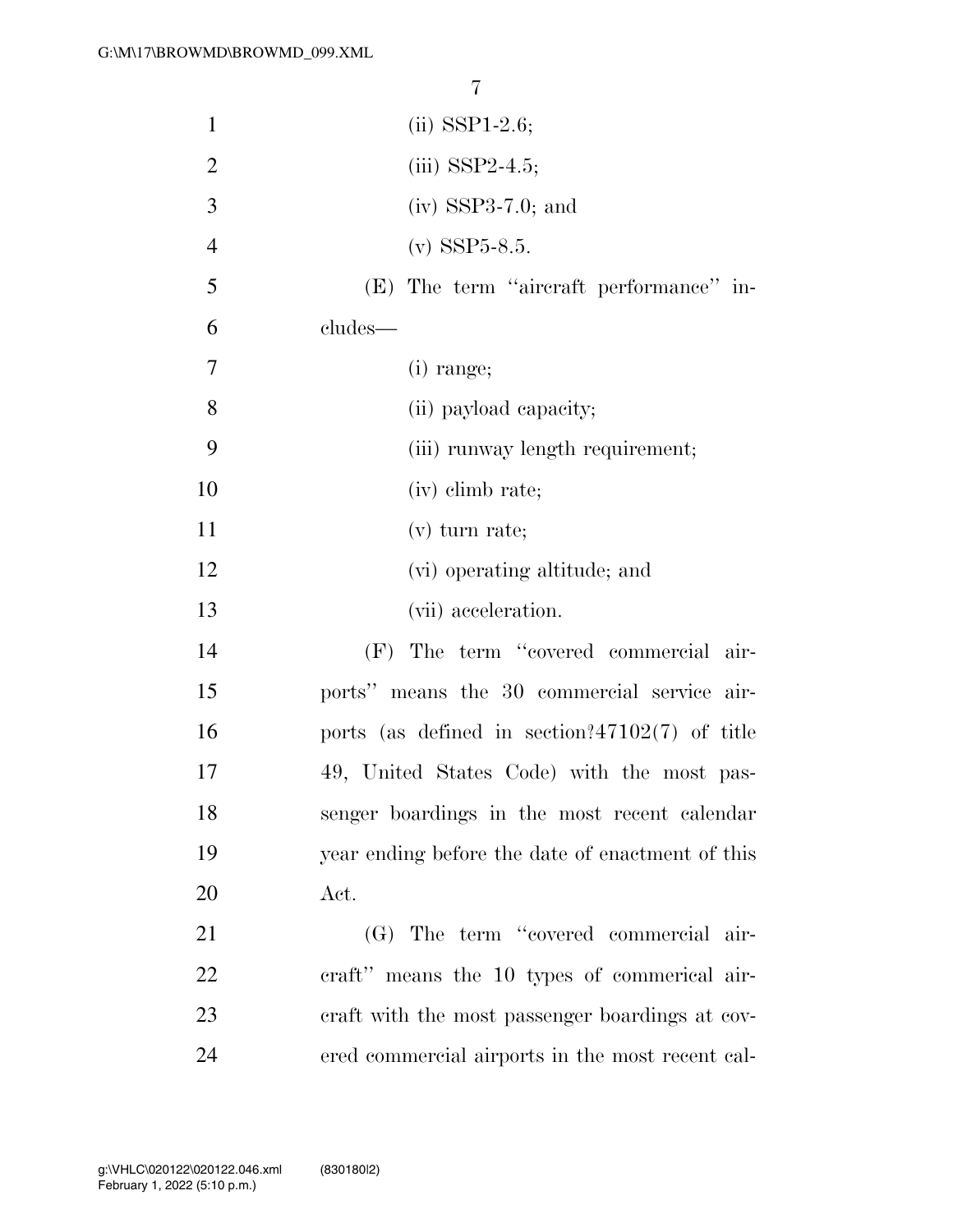| $\mathbf{1}$   | endar year ending before the date of enactment                       |
|----------------|----------------------------------------------------------------------|
| $\overline{2}$ | of this Act.                                                         |
| 3              | (H) The term "commercial aircraft"                                   |
| $\overline{4}$ | means an air carrier operating under part 121                        |
| 5              | of title 14, Code of Federal Regulations.                            |
| 6              | (I) The term "passenger boardings" has                               |
| $\tau$         | meaning given the term in<br>the<br>sec-                             |
| 8              | $\frac{\text{tion?47102}(15)}{100}$ of title 49, United States Code. |
| 9              | (J) The term "military aircraft" means an                            |
| 10             | aircraft that-                                                       |
| 11             | (i) is currently being developed, pro-                               |
| 12             | cured, or operated by the Department of                              |
| 13             | Defense; and                                                         |
| 14             | (ii) is a bomber, fighter, attack heli-                              |
| 15             | copter, transport helicopter, strategic                              |
| 16             | transport, tactical transport, or surveil-                           |
| 17             | lance aircraft.                                                      |
| 18             | (K) The term "weight restriction day"                                |
| 19             | means a day when the daily maximum tempera-                          |
| 20             | ture matches or exceeds the weight-restriction                       |
| 21             | temperature threshold for a specific aircraft.                       |
| 22             | (L) The term "congressional defense com-                             |
| 23             | mittees" has the meaning given that term in                          |